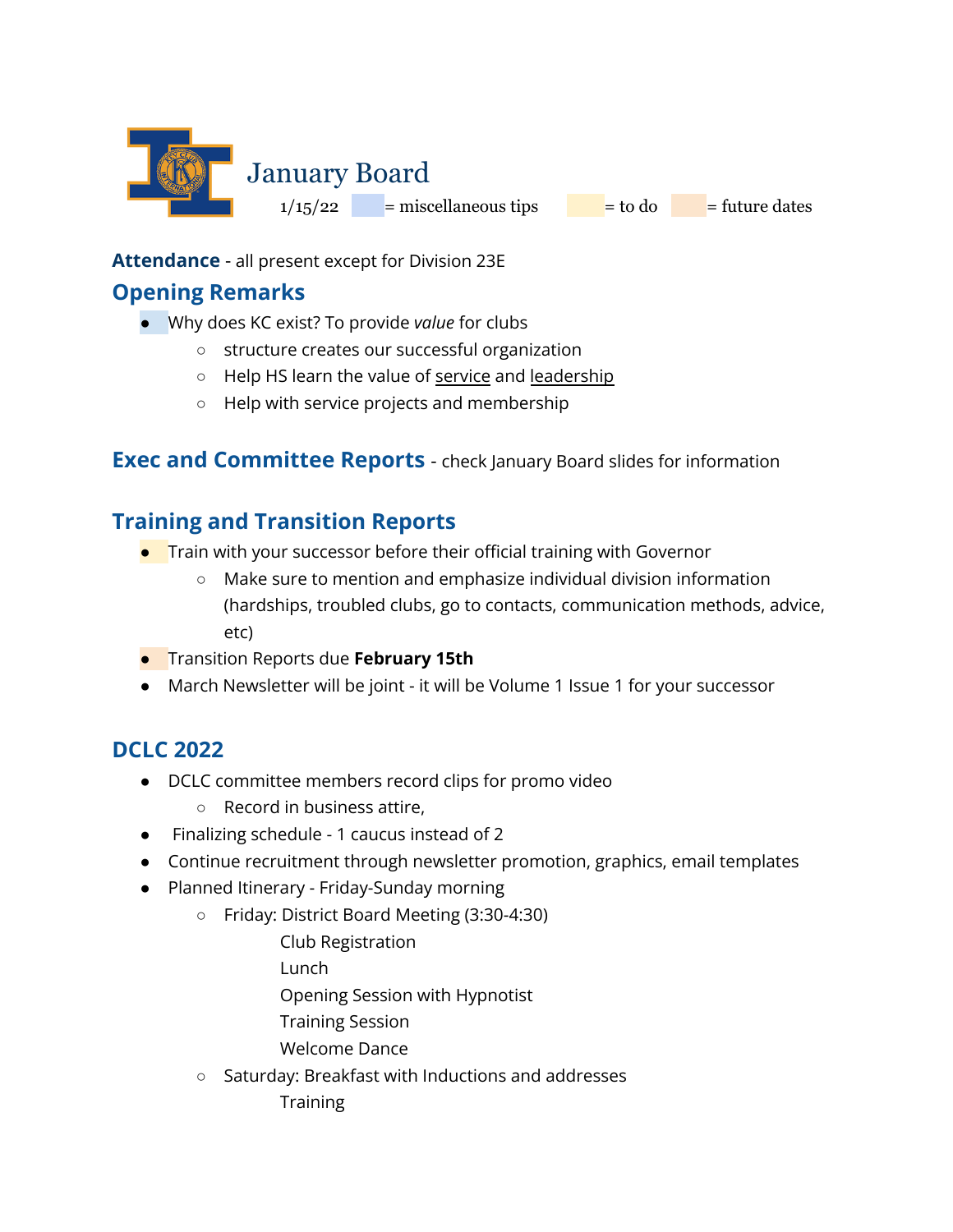Caucusing and Divisional Council Meetings

- KNRF Luncheon
- House of Delegates / Service Project
- **Trainings**
- Governor's Banquet and Talent Show
- Hollywood Themed Dance
- Saturday: Breakfast with Inductions and addresses
	- **Training**
	- Caucusing and Divisional Council Meetings
	- KNRF Luncheon
	- House of Delegates / Service Project
	- **Trainings**
	- Governor's Banquet and Talent Show
	- Hollywood Themed Dance
- Sunday: Breakfast
	- Yana's Farewell Address Awards Banquet - RFL, club and individual awards - deadline Feb 4th Retire Current Board Install 2022-2023 I-I District Board , 11-12 PM - introduce them to the fun of key club!

## **New Implementations / Initiatives**

- Awards booklet revamped and better than ever
- Google Classroom full of resources
- Rebranded LTG MRF communication log, advice for successor documents, monthly calls
- Committee Chair Progress Forms filled out after each committee meeting, found on iikeyclub.org board-only section
- RFL Requirements
	- Must receive at least 1050 out of 1325 points
	- Application is mandatory
	- Worth 200 points in district point system
	- DUE **February 1st**! Governor personally grades them
	- **o** Final RFL call week before deadline to ask questions/final edits
	- **O** Text Governor if interested in Individual meeting about RFL
	- Monthly Reporting is your LTG MRF, not the clubs MRF
- Meet Your Mark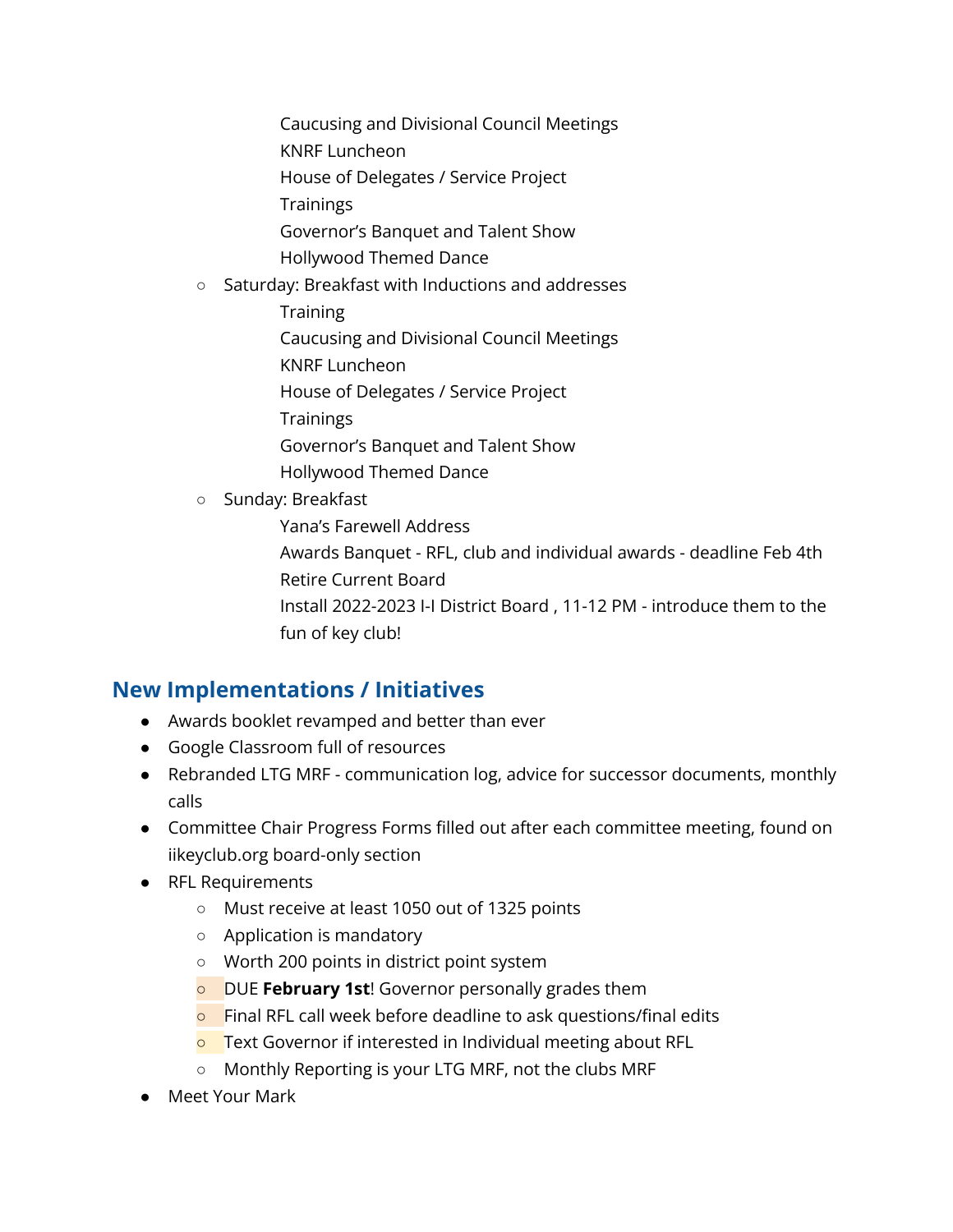- Many clubs have successfully met their mark
- **O** Meet with clubs individually to discuss goals you had in mind

# **Running for Office**

District Governor

- Overlooks all lieutenant governors and District initiatives
- Create strategic plan and carry out initiatives for service year ahead
- Skills: communication, time-management, strong motivation
- Most time consuming position
- Daily Tasks: email, GroupMe, answer questions
- Weekly Tasks: Exec call, misc. Committee calls, Weekly Update/post on Governor's Guide, Update Point System
- Bi-Weekly Tasks: Update Point System, Text Club Presidents
- Monthly Tasks: Monthly Calls, Check LTG MRFs
- Quarterly Tasks: Plan for Board Meetings

District Secretary

- Be able to help for anything needed for District, take minutes for events, oversee and lead Club Officer process
- Skills: good typing skills, organization, communication
- Time commitment varies
- Daily Tasks: check email, GroupMe
- Weekly Tasks: collect CORs, update Master Roster, attend calls and take minutes, send Updates
- BiWeekly Tasks: Send out biweekly updates, communicate with clubs and ltgs
- Monthly Tasks: Work on personal goals, go through Master Roster and make correct changes

District Stat. Secretary

- Read and grade Monthly Report Forms, tracking LTGs as distribute requested resources and monthly score
- Skills Needed: organization, patience, precision
- First half of month busier than second half of month
- Daily Tasks: Track and grade MRFs, email, answer questions
- Weekly Tasks: Update point system, Motivate LTGs, Exec calls
- Monthly Tasks: Send out updates, Committee calls
- Quarterly Tasks: Prepare for board meetings

District Treasurer

● Manage dues collection, brainstorm fundraiser ideas, create budget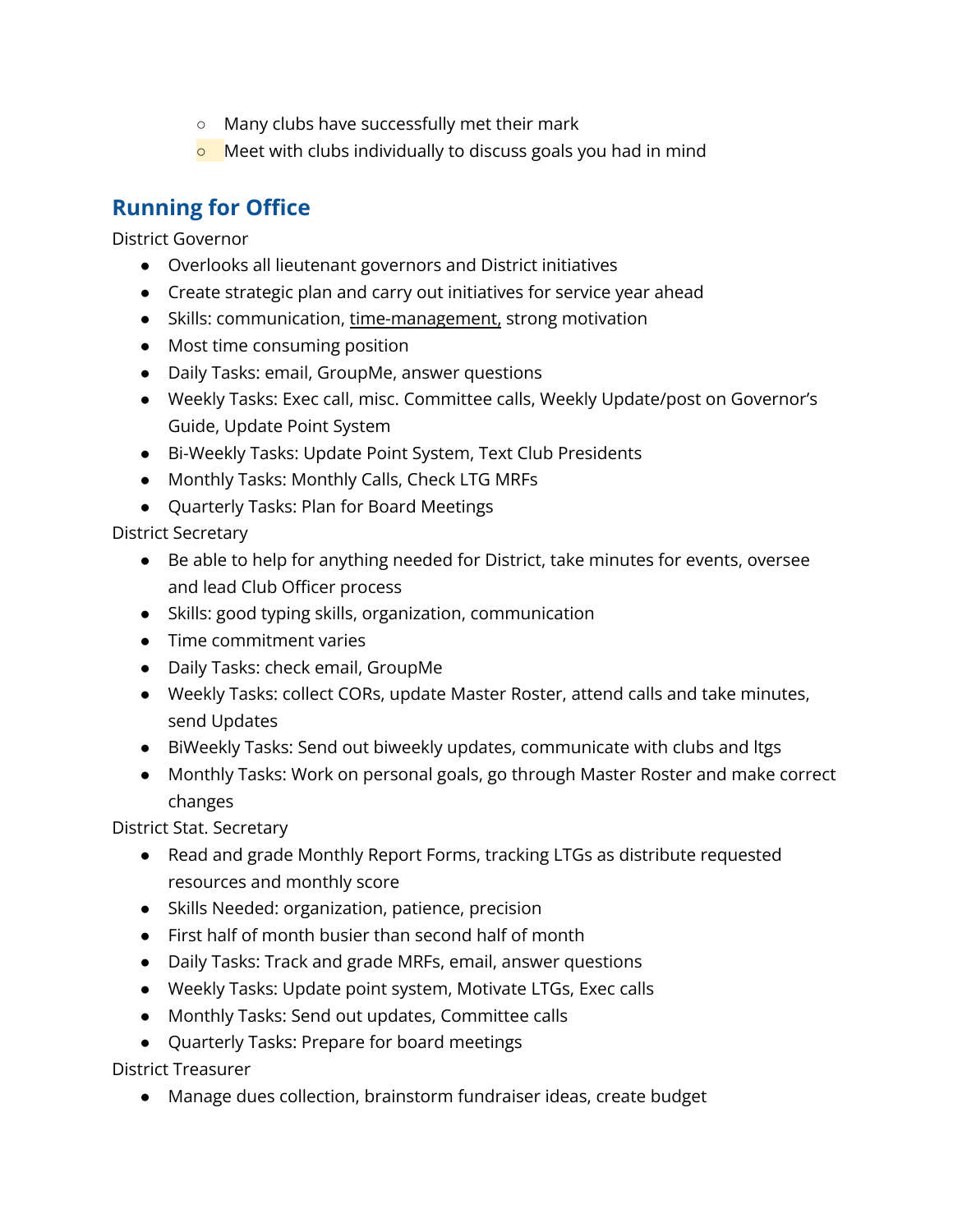- Skills Needed: Ability to use Google sheets (keeping track of dues collection), creativity (board and club newsletters, graphics), basic math skills, practicality, explaining skills
- Many large monthly tasks, job busier once dues are submissions
- Daily Tasks: email, respond to LTG questions
- Weekly Tasks: respond to advisor emails, attend exec call
- BiWeekly Tasks: update Google sheet with updated dues info
- Monthly Tasks: distribute club advisor/treasurer newsletter/ monthly update, distribute dues report, delinquent dues notifications (x3 months)
- Quarterly Tasks: create annual budget (done at exec meeting), present at board meetings

District Editor

- Manage social medias, create district publications (minimum 2), advise board on brand guide adherence, review LTG newsletters, serve as Marketing Committee Co-Chair
- Skills Needed: Technology and graphic design, ability to use google services like sheets, efficient with updating the website, creativity, organization
- Busier when making district publications, checking newsletters, monitoring social media regularly
- Daily Tasks: Check email, check social media for tags and DMs
- Weekly Tasks: Attend exec call
- BiWeekly Tasks: brainstorm social media content
- Monthly Tasks: Update point system, monthly update, review newsletters
- Quarterly Tasks: Create a district publication, prepare reports for board meetings Tech Chair
	- Assist with tech issues, manage I-I website, Marketing Committee Co-Chair, check newsletters
	- Skills Needed: Know how to use/alter websites (use Wix platform), assess tech issues, setup/reset district email logins
	- Busier in the beginning of term when setting up emails, checking newsletters, consistently updating the website
	- Daily Tasks: email, check social media, fix email issues
	- Weekly Tasks: Attend exec call
	- BiWeekly Tasks: Update the website with new materials (if any), update points for committee calls
	- Monthly Tasks: Review newsletters
	- Quarterly Tasks: Prepare reports for board meetings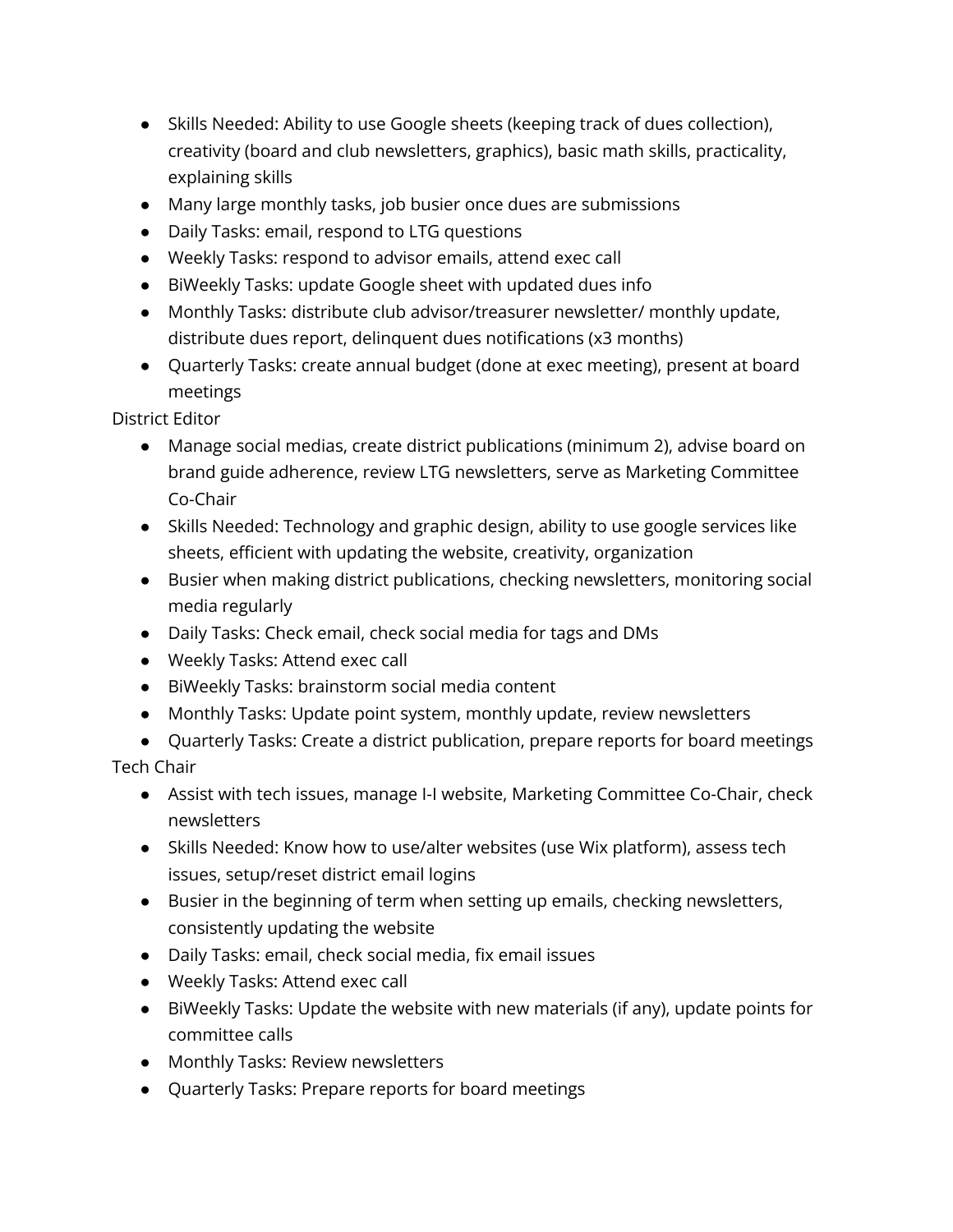International Trustee

- Work with three district boards, serve on / chair multiple committees, work with staff and I-Board on a variety of tasks
- Skills Needed: Strategic (long term) thinking, able to work well with others, initiative, leadership skills, strong communication
- at least 10 hours a week, dependent on Districts and committees
- Daily Tasks: checking/answering emails, answering questions, committee work
- Weekly Tasks: committee meetings
- BiWeekly Tasks: international board check ins, attending smaller district events (DCMs, etc), governor check ins, LTG calls
- Monthly Tasks: monthly newsletters
- Quarterly Tasks: international board meetings, writing committee updates, meetings with staff, attending larger district events (board meetings, conventions)

## **Locus of Control**

- Admit that sometimes somethings are outside your control
- Focus on what you can control
- Make the last two months of your term count!

## **Advice From LTGs**

- discuss non-Key Club interests with your club boards
	- build bonds over favorite tv shows, music, sports, etc
- talk to the board members you go to school with in person, people connect more!
- encourage DCM attendance for club members as well, not just officers, increased attendance
- DCM where you just get to know people and hang out

# **KNRF Fundraising Update**

- Accomplishments:
	- Pura Vida Bracelets, sold 50 bracelets so far
	- Promoting online order form again closer to DCLC
	- KNRF Week clubs were very involved, raised a total of \$1,205
	- Plainfield North won the pizza party for donating the most money!
- Plan to Accomplish
	- KNRF Scavenger Hunt will take place on Friday night of DCLC individuals register themselves through link on registration site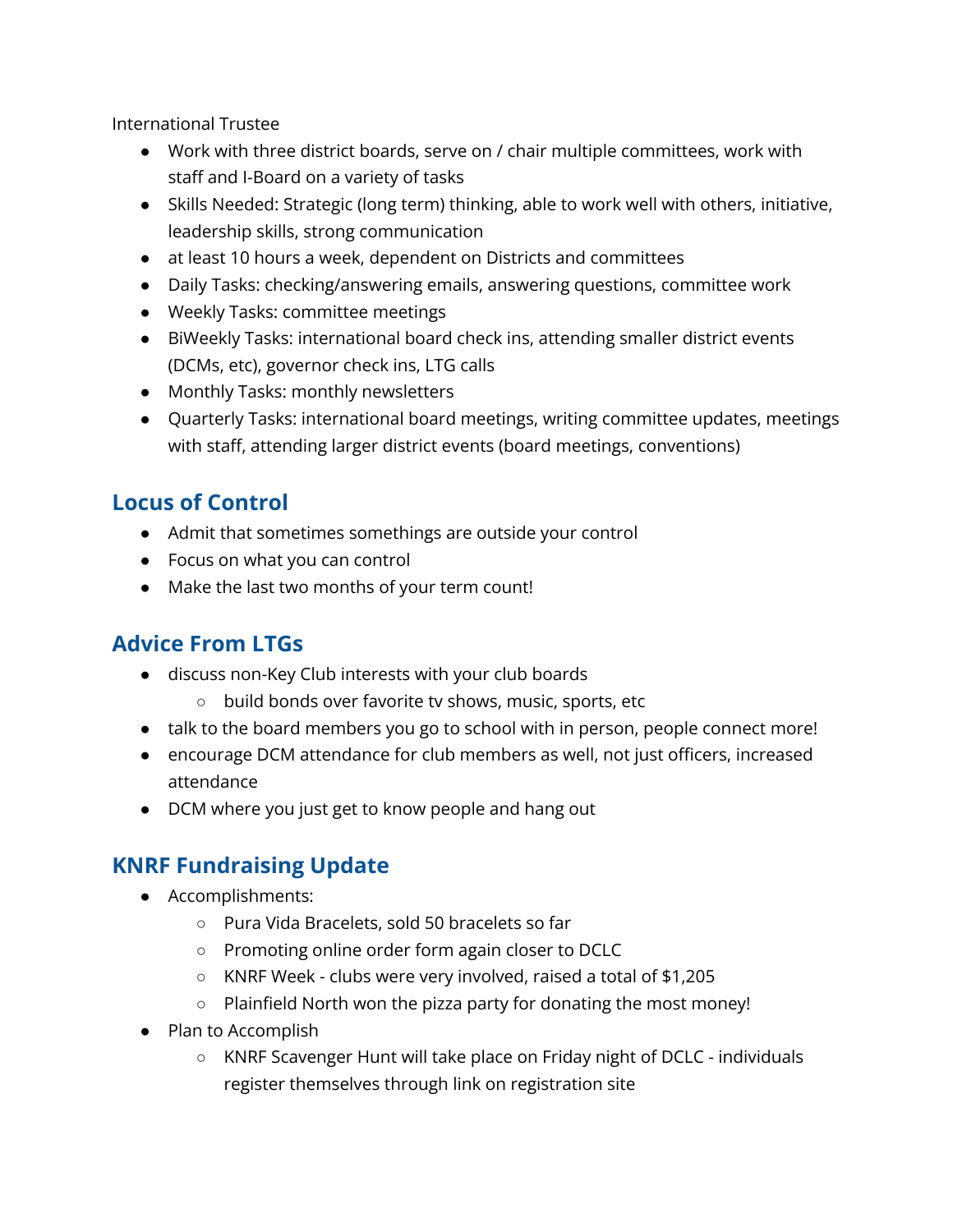- Encourage members to register!
- Online Donations schools participate in their own fundraisers and donate to KNRF at the end of the service year
- Post ideas on Instagram for end of the year fundraiser ideas

Campaign One (October 1-October 31)

- Trick or Treat for UNICEF posting sign up sheet to ensure we were promoting the campaign accordingly
- Offered option of attending a weekly call in October to work on their fundraising plans
- Used a Google Form to collect weekly information on how much money clubs raised
- Sent weekly updates to clubs each Friday in October
- Included club leaderboard, resources, and important dates
- Distributed email templates and Instagram posts via our Board-wide GroupMe & Outlook
- Prizes have been sent to clubs
- Total Amount Raised: \$6737.55

Campaign Two (February 14-March 17)

- Luck to Love, Fundraising for Erika's Lighthouse
- Offer clubs the option of scheduling a call with either Chair to go over their fundraising plan
- Use a Google Form to collect weekly information on how much money clubs raise
- Send weekly updates each Friday
- Include leaderboard, resources, and important dates

## **Final Push for CORs and Dues**

- District Goal: Reach 80% of CORs by end of term by attending phone banking
	- progress with trouble clubs (learn new information)
	- directly contact previous officers who have a better understanding of their club
- $\bullet$  next phone banking date is Jan 24th
- Utilize Kiwanis contacts for dues, specifically amount of members paid for
- Utilize social media for COR information

# **End of Year Goals**

● Dues: membership goal 7,500 (roughly \$90,000)